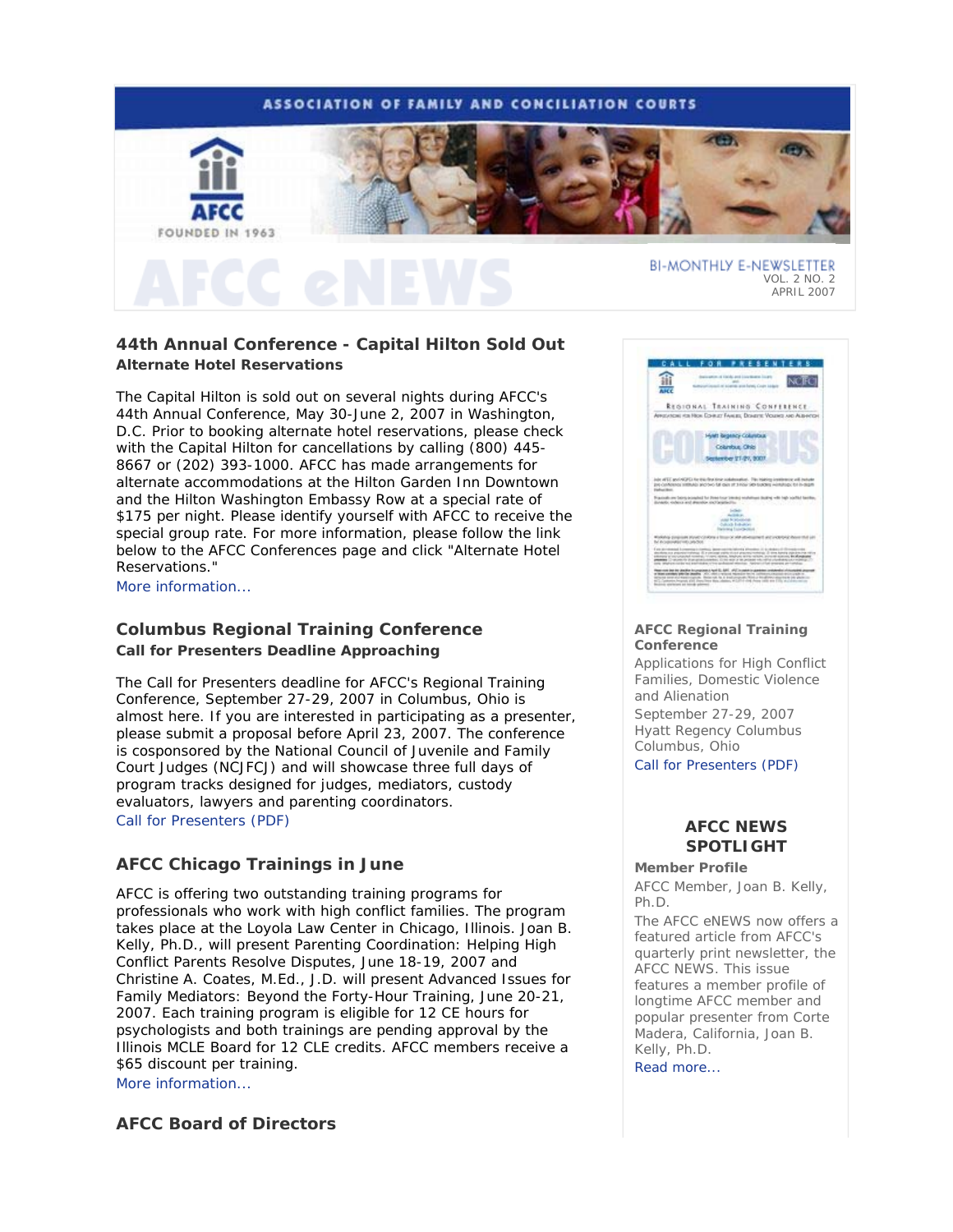The AFCC Nominating Committee hereby provides notice to the membership that the following members have been nominated to serve a three-year term on the Board of Directors beginning July 1, 2007:

View nominations...

# **CAADRS Offers Sample ADR Rules Online**

One of the most important tasks a court must undertake in the creation of an ADR program is to write rules for it that are clear, unambiguous and thorough. To help courts with this process, the Center for Analysis of Alternative Dispute Resolution Systems (CAADRS) with the support of a JAMS Foundation grant, has identified good rules governing ADR programs in the courts. The rules come from state and federal courts for programs for civil, family, child dependency, probate, bankruptcy, and appellate cases. They cover mediation, arbitration, early neutral evaluation, summary jury trials, and other processes. The rules are to be used as samples only and can be accessed on the CAADRS Web site by clicking the link below. More information...

# **RESEARCH UPDATE**

### **Parents Affected By Divorce**

*Courtesy of J.M. Craig Press, Inc.*

There is ample data to support the conclusion that divorce has adverse effects on adults. The next generation of research will examine these effects in more detail. This is one of the first articles we have seen that does so. The authors hypothesized that while divorce harms parental psychological well being, the ill effects may be greater when they have young children. Interviews were conducted with nearly 5,000 married couples; they were interviewed a second time, and some had divorced. For all participants, the authors measured psychological wellbeing in a variety of ways, economic resources, and the ages of the children.

Read more...

# **FEATURED ARTICLES**

# **Negotiating Custody with High Conflict Couples**

*by Anita Vestal and Linda Munro, courtesy of Mediate.com*

Divorce litigation, especially when there is contested custody, is rarely a straightforward negotiation process. Issues of divorce and custody can be negotiated out of court when certain conditions are present to move the couple to resolution of the issues. Mediated settlements are increasingly popular with both divorcing spouses and the judicial system. However, couples who cannot communicate with one another, and who have engaged in behavior that is threatening, coercive, manipulative and deceptive are usually not in a position to negotiate a settlement with each other. This essay suggests a model that allows a couple to attempt to negotiate a custody agreement taking into consideration the needs of the children and spouses for safety, expediency and firmness in the decision-making process.

Read more...

# **MARK YOUR CALENDAR**

### **AFCC 44th Annual Conference**

*Children of Separation and Divorce: The Politics of Policy, Practice and Parenting* May 30-June 2, 2007 Capital Hilton Washington, D.C. More information...

### **AFCC Regional Training Conference**

*Applications for High Conflict Families, Domestic Violence and Alienation*  September 27-29, 2007 Hyatt Regency Columbus Columbus, Ohio Call for Presenters (PDF)

# **AFCC Trainings**

**Parenting Coordination: Helping High Conflict Parents Resolve Disputes** *Joan B. Kelly, Ph.D.* June 18-19, 2007 Chicago, Illinois Training Brochure (PDF)

**Advanced Issues for Family Mediators: Beyond the Forty-Hour Training** *Christine Coates, M.Ed., J.D.* June 20-21, 2007 Chicago, Illinois Training Brochure (PDF)

# **AFCC Chapters**

### **Texas Chapter Annual Conference**

*Child custody and Mental Health Professionals - Social Sciences on the Witness Stand* 

October 5-6, 2007 Doubletree Hotel Austin, Texas

www.texasafcc.org

## **Florida Chapter Annual Conference**

*Moving from Conflict to Harmony: A Medley of Opportunity*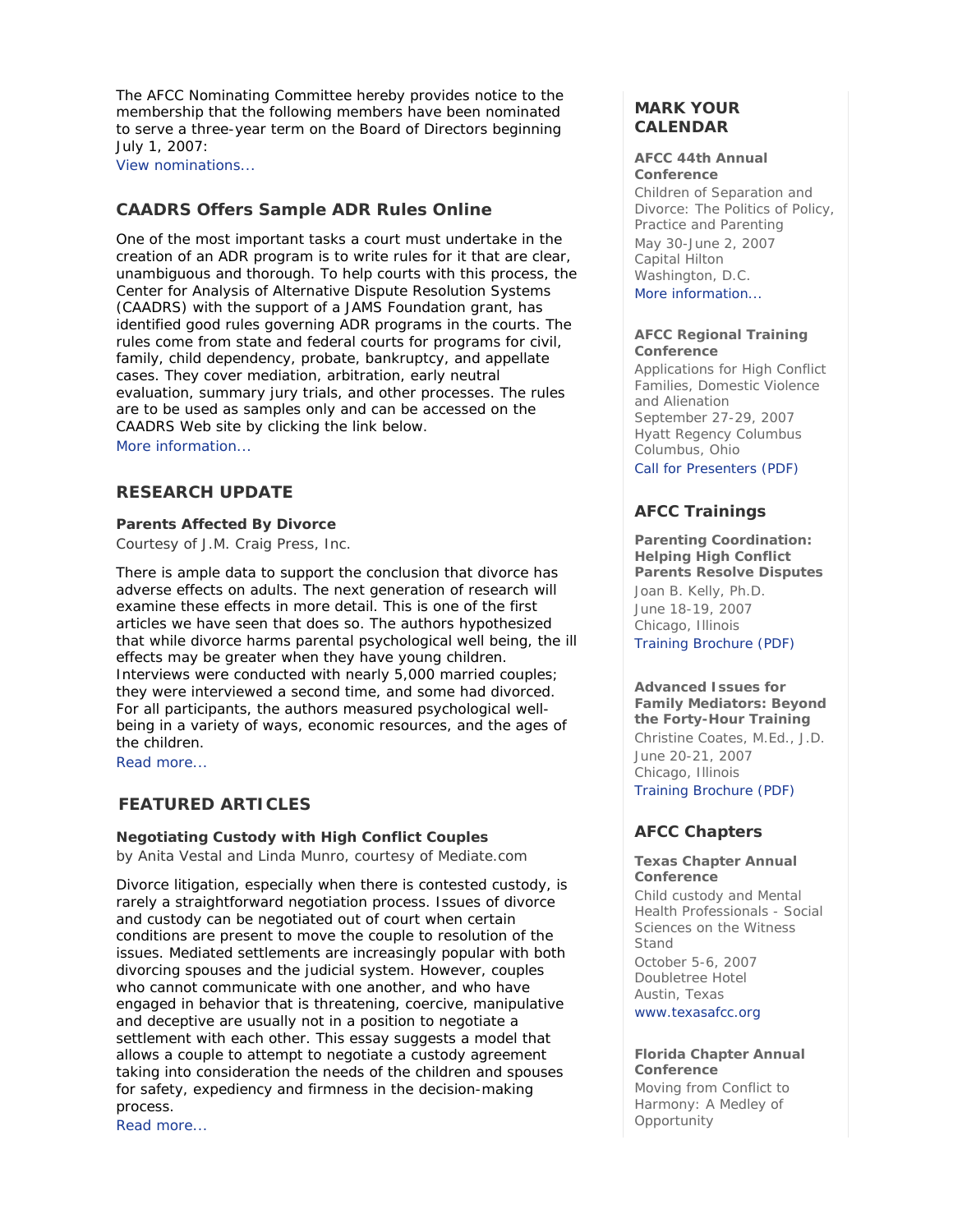### **Should Single Parents Stay That Way?**

*by Amy Lunday, Johns Hopkins University, Baltimore, Maryland*

In an age when cohabitation and divorce are common, single parents concerned about the developmental health of their children may want to choose new partners slowly and deliberately, new research from the Johns Hopkins University suggests. The reason for taking your time? The more transitions children go through in their living situation, the more likely they are to act out, Johns Hopkins sociologists Paula Fomby and Andrew Cherlin report. They also found that the effect of family upheaval on children varies by race.

Read more...

# **INTERNATIONAL NEWS**

### **Drops from Down Under**

*by Hon. Graham Mullane, New South Wales, Australia*

This issue of *Drops from Down Under* features an update on the Australian Family Law Act, which is designed to encourage shared care of children by their separated parents. Additional topics include the court ruling of a father inflicting physical discipline on his son, relocation proceedings and Hague Convention applications, customary law in the Australian Aboriginal communities, same-sex couples, gaol sentences and more.

Read more...

### **Report from England and Wales**

*by James Pirrie, London, England and Andrew Greensmith, Preston, England*

Size-wise, England and Wales is a bit smaller than Oregon, except one third of our area is Scotland, which is a quite different jurisdiction, thus, we end up being quite a lot smaller than Oregon. However, in terms of population we are at 55 million, more numerous even than California.

Having spent a few centuries shamelessly exporting anything and everything to countries that may not have wanted to hear from us (and quite a few that were very sure indeed that they did not), we are now perhaps two decades into a more receptive mode-at least so far as our family law industry is concerned. Since the mid-80s, our heroes have, by and large, been your heroes: on our bookshelves will be the same names as on yours: Ahrons, Benjamin, Haynes, Kelly, Meyer, Mnookin, Monk and Whitney. We have borrowed as shamelessly for our ADR movement as our marketing industry had done before us. Read more...

November 2-3, 2007 Wyndham Hotel Orlando, Florida www.flafcc.org

## **JOIN AFCC**

Are you a member? Join or Renew | View Benefits

# **EMAIL UPDATE**

Subscribe, Unsubscribe or Update Your Email Address AFCC will never share, distribute or publicize your email address.

# **ABOUT AFCC eNEWS**

*AFCC eNEWS* is a bi-monthly e-newsletter published by the Association of Family and Conciliation Courts (AFCC). *AFCC eNEWS* provides professionals with time sensitive and up-to-date topics including case law updates, research innovations and international news. AFCC eNEWS archive...

### **Web Site Version:**

If you are having trouble viewing this email correctly, please view the Web site version by clicking here.

> **Editor:** David Vigliotta



Madison, WI 53719 Phone: 608.664.3750 Fax: 608.664.3751 www.afccnet.org

Professionals dedicated to improving the lives of children and families through the resolution of family conflict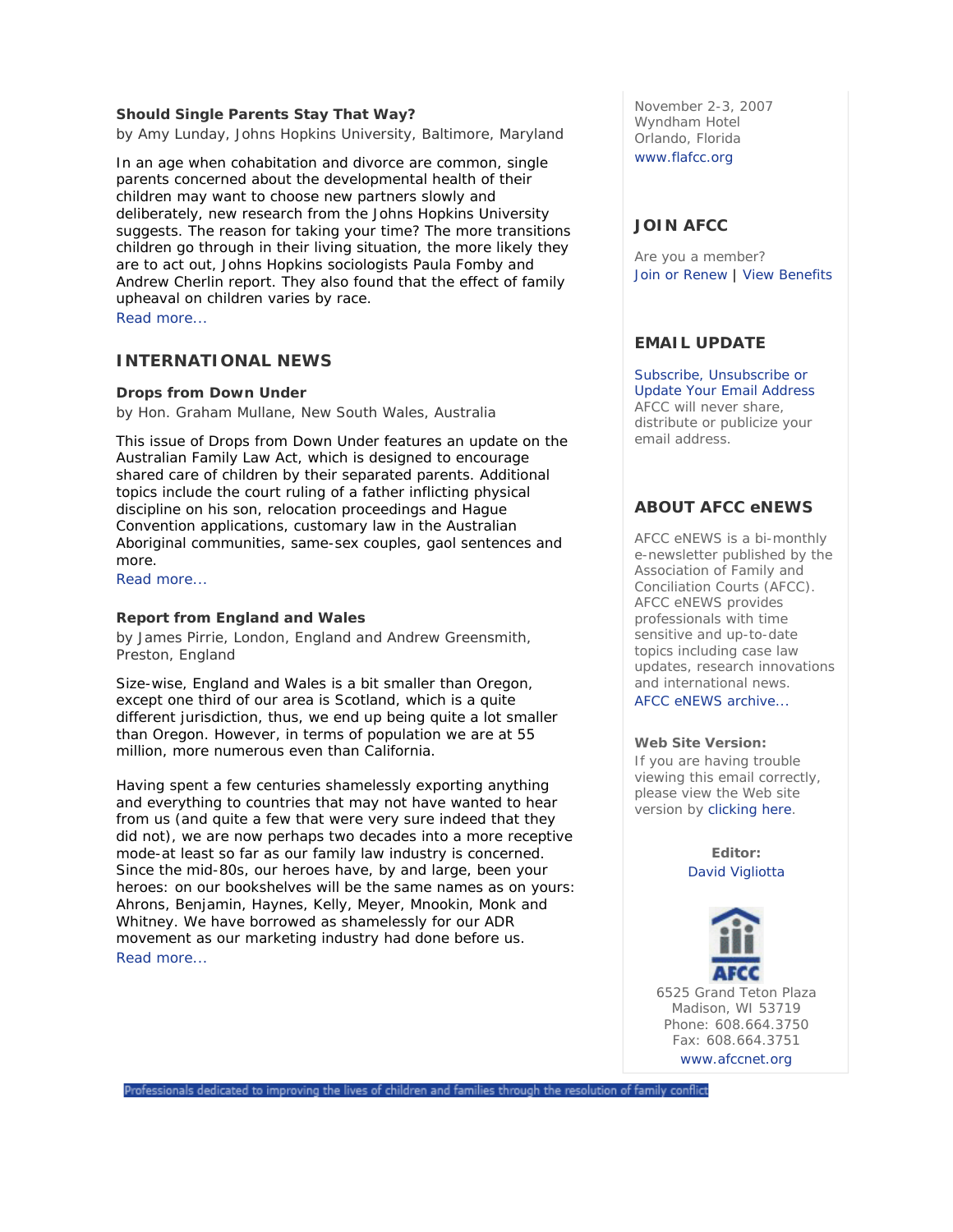



**Family Court Review** 

# **AFCC Board of Directors**

**AFCC Conference Audio** 

**AFCC News** 

- **Member Directory**
- **Member Resources**
- **Chapter Resources**

### **AFCC HOME**



The AFCC Nominating Committee hereby provides notice to the membership that the following members have been nominated to serve a three-year term on the Board of Directors beginning July 1, 2007:

- Ms. Annette Burns
- Dr. Robin Deutsch
- Ms. Dianna Gould-Saltman
- Justice Graham Mullane
- Dr. Marsha Kline Pruett
- Dr. Philip Stahl

The following members of the Board of Directors have been nominated to serve as Officers for 2007-08:

- President: Hon. William C. Fee
- President Elect: Dr. Robin Deutsch
- Vice President: Hon. Emile Kruzick
- Secretary: Ms. Linda Fieldstone
- Treasurer: Mr. Robert Smith
- Past President: Ms. Mary Ferriter

The AFCC Nominating Committee is chaired by Hon. Hugh Starnes. Members are Hon. George Czutrin, Cori Erickson, Forrest Mosten and Andrew Schepard.

6525 Grand Teton Plaza, Madison, WI 53719 Phone 608.664.3750 Fax 608.664.3751 afcc@afccnet.org www.afccnet.org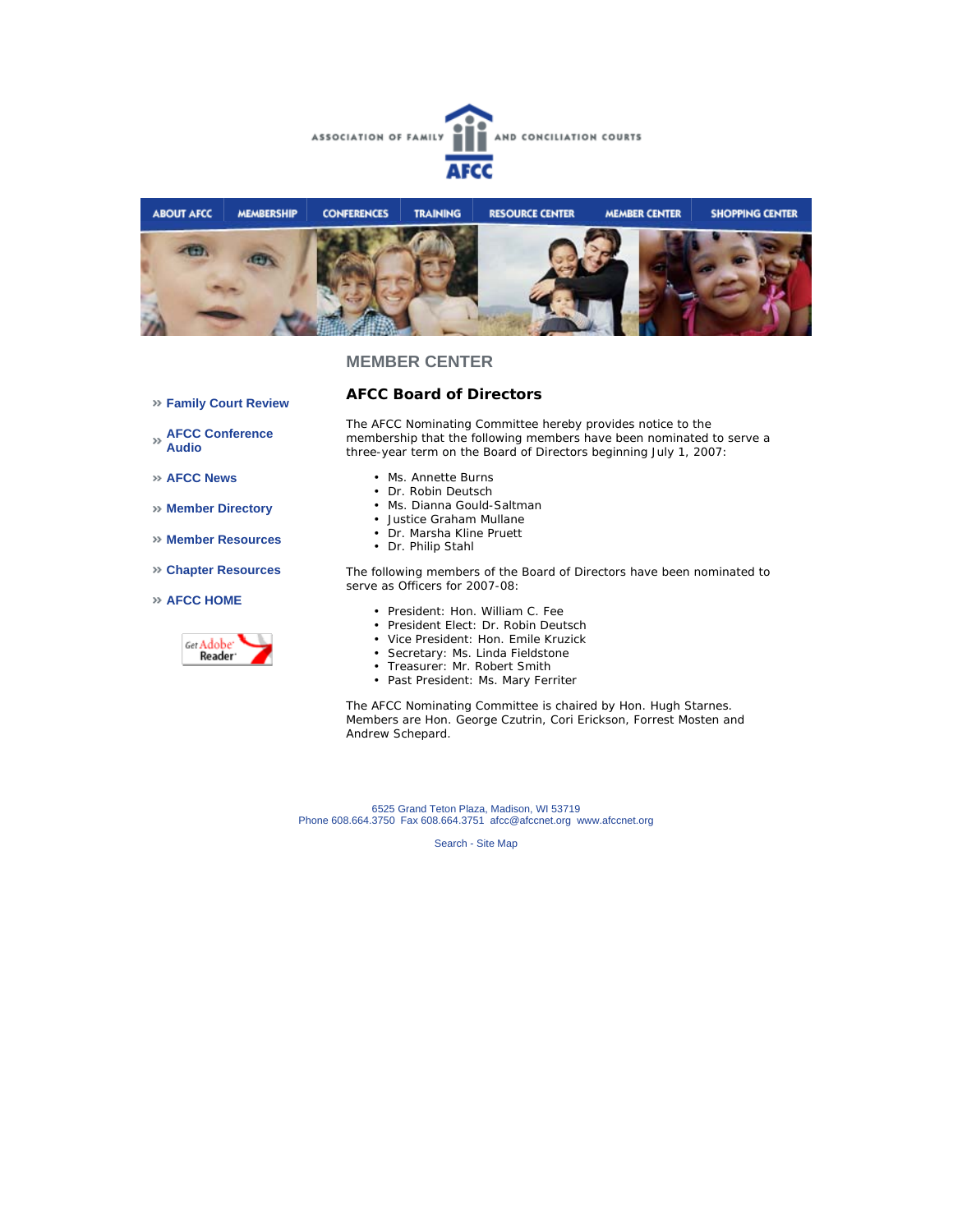



**AFCC Member, Joan B. Kelly, Ph.D.**

**Member Profile**

### **Family Court Review**

**AFCC Conference Audio** 

**AFCC News** 

- **Member Directory**
- **Member Resources**
- **Chapter Resources**

#### **AFCC HOME**



Corte Madera, California Joan B. Kelly, AFCC member from Corte Madera, California is a clinical psychologist with more than 35 years of research, practice and teaching experience. Dr. Kelly received her Ph.D. from Yale University and is a longtime AFCC member and presenter. In the last year, she has presented two-day Parenting Coordination training programs for AFCC in Tampa and Chicago, with upcoming programs in New Orleans and Chicago. Dr. Kelly also served as the featured presenter for the AFCC Chapter conferences in

Texas and California. Dr. Kelly is presenting a pre-conference institute, Judicial Officers Institute: Domestic Violence and Differentiation, at AFCC's 44th Annual Conference on Wednesday, May 30, 2007 in Washington, D.C.

#### **What are the biggest changes in our field that you have observed since you began your career?**

I think the two most significant (and related) changes in the past three and half decades were the recognition that the adversarial system was inappropriate for many separating families and the emergence and implementation of alternative interventions, such as mediation, divorce education, and judicial settlement programs, which would better serve parents and their children. This was a tectonic shift. The other important change has been the acceptance of the value of interdisciplinary training, conferences, and partnerships among those working with separated and divorcing families. Sharing information and perspectives, and working together to improve services for children and parents, has helped advance the field. I give AFCC a lot of credit for fostering the interdisciplinary spirit. Alas, there are still jurisdictions in the U.S. and abroad where lawyers, judges and mental health professionals do not speak to or learn from each other.

#### **What are some of the major differences throughout your career in our field?**

Actually, some of the biggest differences exist within our fifty States and are reflected abroad as well. Variations in the support for stridently adversarial family law practice, the use of mediation, the value placed on parent education programs, types of parenting plans, the extent to which fathers have opportunities to parent after divorce, and empirical knowledge of research on children and divorce are common here and abroad. Change has been slow and embraced more readily in some jurisdictions where judicial leadership was apparent.

#### **What keeps you involved with AFCC?**

From the very beginning—and I was there at the beginning—AFCC has been so much fun! The learning and the presenting, the wonderful friends made, the journal, the support of divorce-related and mediation research, and the contributions of AFCC to the advancement of the field—all have held my interest over the years more than any other organization.

#### **What trends do you anticipate in the future?**

Based on the amazing changes over the past 35 years, it is hard to predict with much confidence. I do think that there will be continued innovation in developing group and individual interventions for chronic high-conflict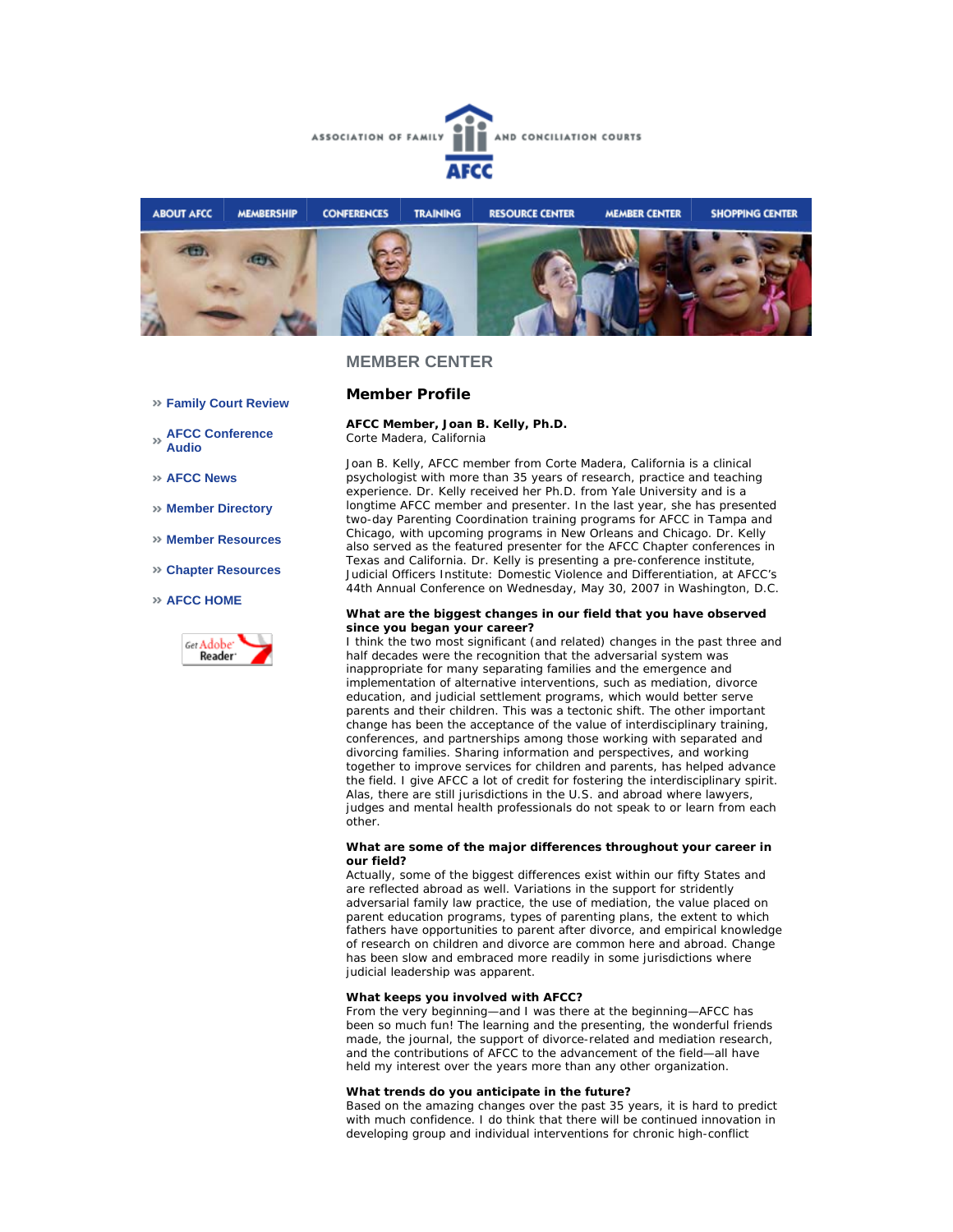parents, and more acceptance and standardization of practice with the parenting coordination intervention. I anticipate, and hope, that the child custody field will work out standards and best practices for focused evaluations on particular issues, and save the full-fledged custody evaluations for more complex problems. Since resources will continue to shrink, I think overall there will be fewer child custody evaluations, and fewer parents that can afford them privately. I expect to see the adoption of more triage programs focused on getting parents to the most appropriate intervention early in the process and hope to see empirical research on the effectiveness of such efforts.

#### **You have been a mediator, forensic psychologist, researcher, therapist, teacher, author, and parenting coordinator. What aspect of your work have you enjoyed the most?**

I've enjoyed them all! I have particularly liked doing these roles simultaneously. Each contributed in unique ways to my professional life and enriched the others. My life has been often stressful and full of deadlines, but never boring. Other than the isolation of research and writing, all have involved fascinating and intense interactions with adults and children that needed assistance with their distressing issues and helped me learn.

#### **What type of trends in post-separation and divorce parenting do you anticipate in the future?**

I think the trends will depend on how effectively we communicate the empirical research on these topics. We've identified what factors create more risk for children and what things increase the possibility of children coping with their parents' separation and divorce without longer-term damaging effects. Quality, type and amount of parenting from both parents is so important, the importance of encapsulating parent conflict, listening to the views of children—these are but a few of the things that need to be communicated. Given that 35 years ago, and again more recently, a number of research projects reported how dissatisfied the majority of children were with traditional visiting plans of every other weekend, and how they wanted more time with their dads, it is astonishing how some jurisdictions still cling to older ways of thinking. I would hope that parenting plans of the future would reflect the diverse needs of families, and that we would see a range of living arrangements, from limited contact where appropriate to more expanded access, to fully shared physical custody. I hope the trend of arbitrarily dividing legal custody does not continue, but instead that we provide more resources to assist parents in reducing their conflict.

#### **What type of activities or hobbies do you enjoy?**

I am an active Board member of the Merola Opera Program, a training program for young singers under the umbrella of the San Francisco Opera Center. I love to cook, golf, garden and travel, and music remains an important constant in my life.

### **What is your proudest personal achievement?**

I have been so fortunate to combine such an interesting career with my family life—39 years of marriage to a supportive husband, and two wonderful adult children have brought great joy and love.

6525 Grand Teton Plaza, Madison, WI 53719 Phone 608.664.3750 Fax 608.664.3751 afcc@afccnet.org www.afccnet.org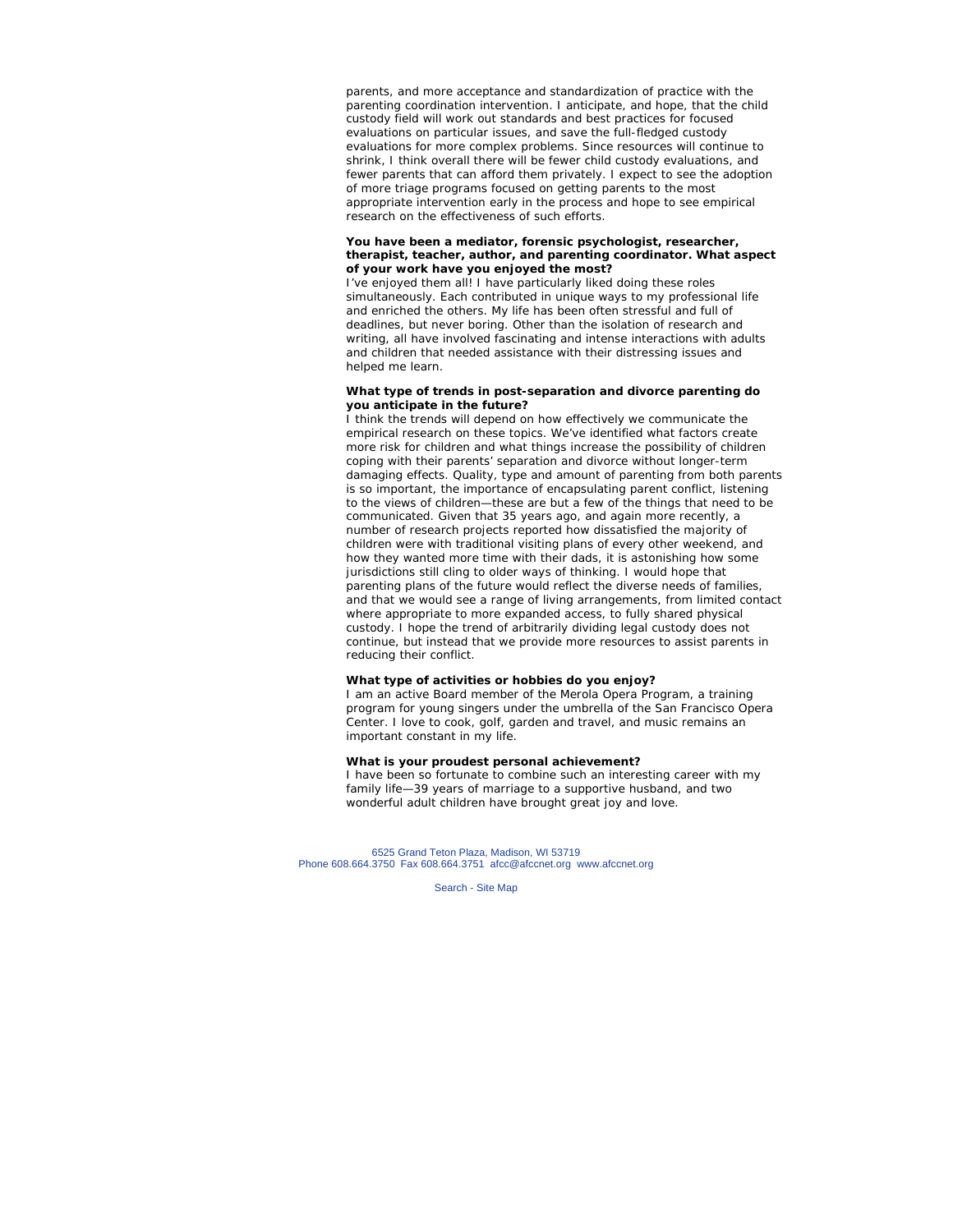



- **Family Court Review**
- **AFCC Conference Audio**
- **AFCC News**
- **Member Directory**
- **Member Resources**
- **Chapter Resources**
- **AFCC HOME**



**Parents Affected By Divorce** 

*Courtesy of J.M. Craig Press, Inc.*

Williams, K. and Dunne-Bryant, A. [2006]. Divorce and Adult Psychological Well-Being: Clarifying the Role of Gender and Child Age. Journal of Marriage and Family, 68, 1178-1196.

There is ample data to support the conclusion that divorce has adverse effects on adults [See Digests: 1, 3; 4, 3; 5, 1; 6, 2 & 6; and 7, 2.] The next generation of research will examine these effects in more detail. This is one of the first articles we have seen that does so.

The authors hypothesized that while divorce harms parental psychological well being, the ill effects may be greater when they have young children. Interviews were conducted with nearly 5, 000 married couples; they were interviewed a second time, and some had divorced. For all participants, the authors measured psychological well-being in a variety of ways, economic resources, and the ages of the children.

The authors found:

- Divorce was associated with more symptoms of depression among women than men when the couple had no children.
- Depression was greater for both men and women if they had pre-• school aged children.
- Men were more likely to abuse alcohol after divorce whether they had children or not. This was not the case for women who had no children, but it was for those who did have them. •
- When asked about their over-all well being post-divorce, the authors reported an interesting finding. The women reported a greater sense of well being when they had no children, whereas the men reported a greater sense of well being when they had children. •

When asked about their over-all well being post-divorce, the authors reported an interesting finding. The women reported a greater sense of well being when they had no children, whereas the men reported a greater sense of well being when they had children.

#### **Critical Analysis**

This is one of the first studies we have seen that looks at the effect of divorce on parents on a more specific level. It is valuable to the extent that it will stimulate more research in this area. In terms of limitations, the data used by the authors are at least fifteen years old. Therefore, we can't know if their results would hold up today. Second, some of the questions used with participants were very transparent; hence the veracity of the responses cannot be assured. Finally, there was no comparison with divorcing couples who had older children. Therefore, we cannot know if having older children exerted a more beneficial or adverse impact on the parents.

### **Recommendations**

One of the more troubling findings of the article is that parents with young children were more likely to abuse alcohol after divorcing. We do not know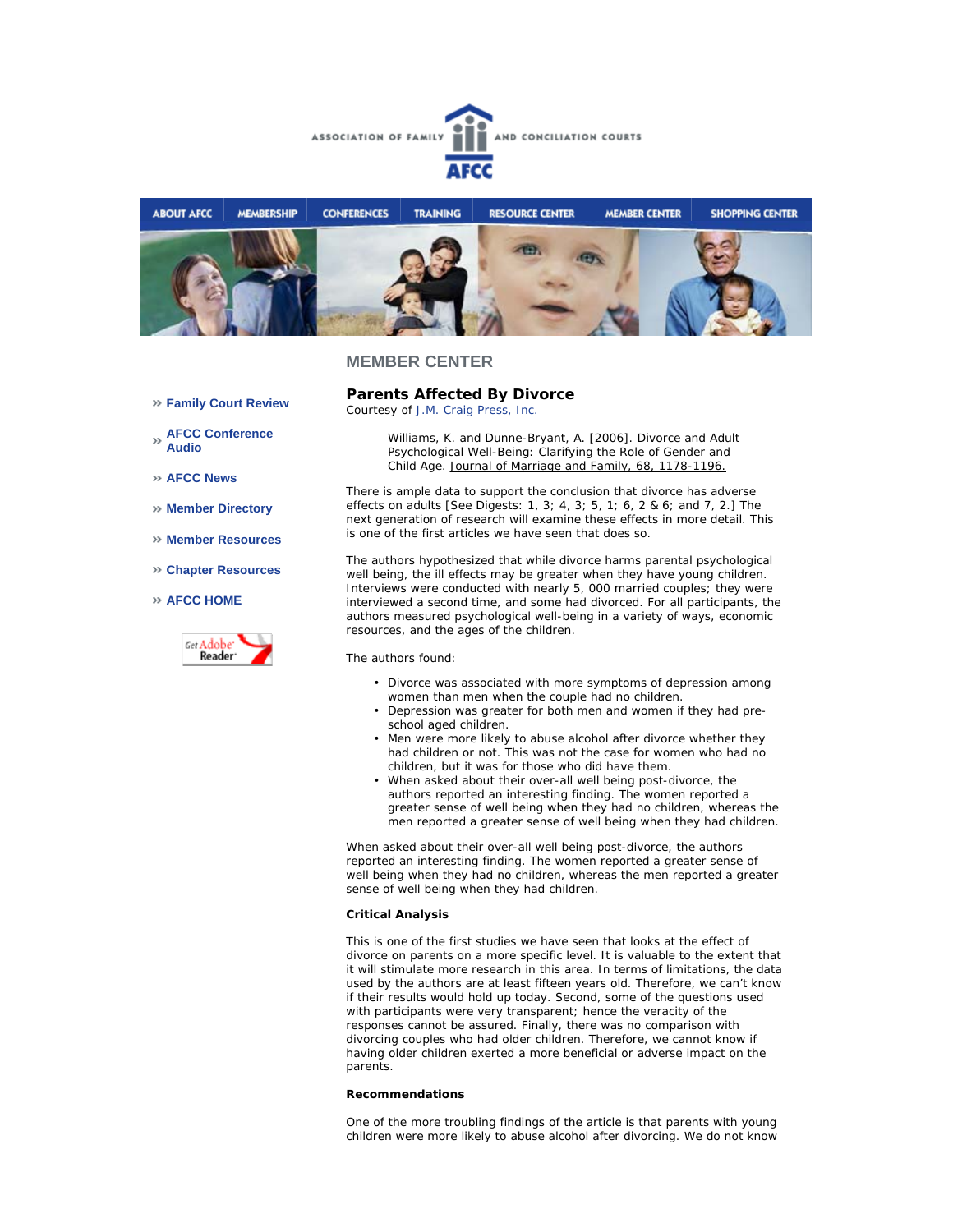if this was a temporary condition or not, but CCEs are wise to be alert for this phenomenon when a parent has a history of abusing alcohol prior to divorce.

We also wonder why women who had no children reported greater well being as did men with children. Such findings leave much room for speculation and further research.

For this as well as other valuable research visit J.M. Craig Press online at www.jmcraig.com or call (877) 960-1474. **AFCC members receive a 25% discount on all J.M. Craig Products.**

J.M. Craig Press, Inc., 12810 Hillcrest Road, Suite 217 Dallas, TX 75230 (972) 960-1472 or (877) 960-1474

*Copyright © 1999 - 2007 J.M. Craig Press, Inc.*

6525 Grand Teton Plaza, Madison, WI 53719 Phone 608.664.3750 Fax 608.664.3751 afcc@afccnet.org www.afccnet.org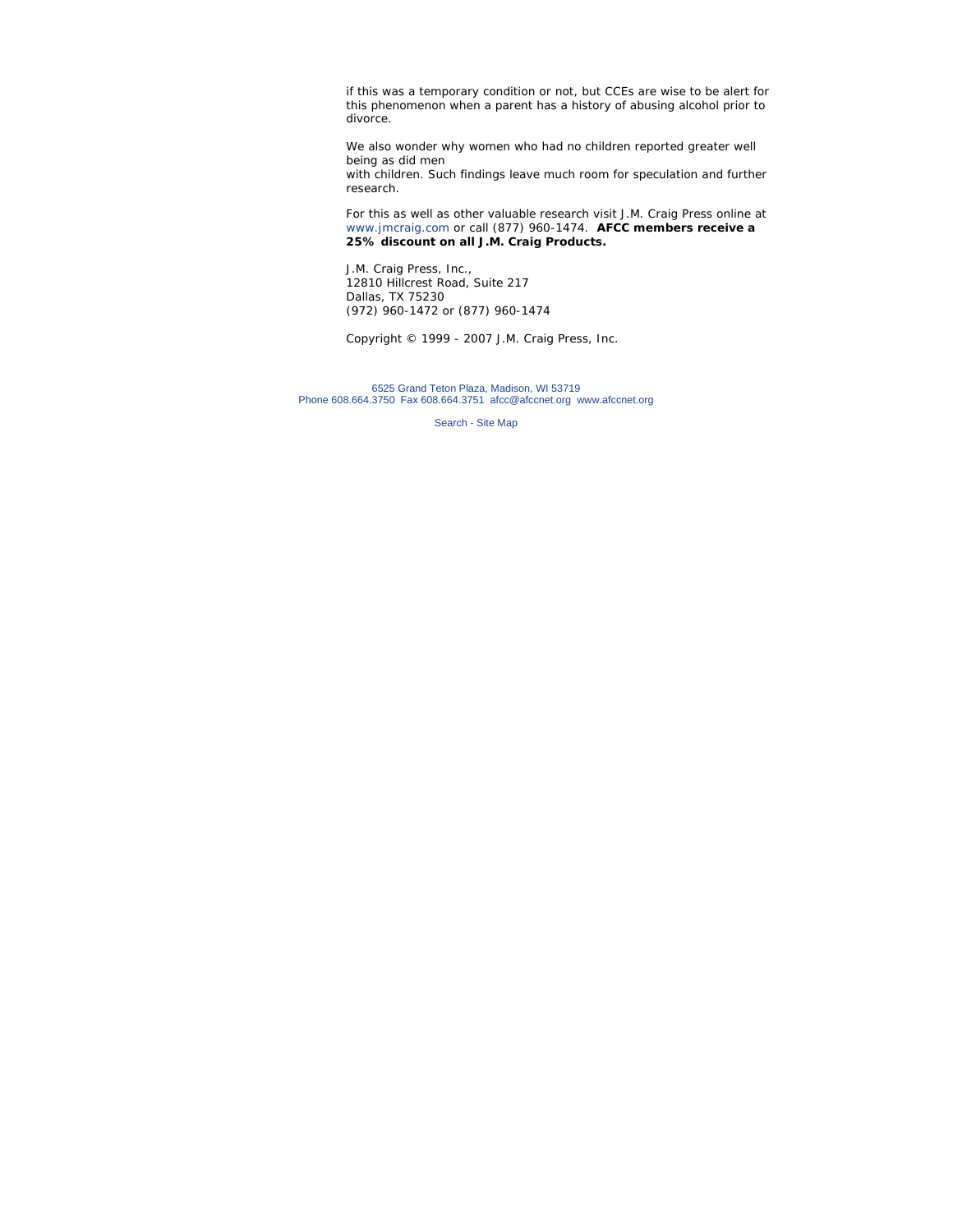



- **Family Court Review**
- **AFCC Conference Audio**
- **AFCC News**
- **Member Directory**
- **Member Resources**
- **Chapter Resources**
- **AFCC HOME**



### **Report from England and Wales**

*by James Pirrie, London, England and Andrew Greensmith, Preston, England*

Size-wise, England and Wales are a bit smaller than Oregon, except one third of our area is Scotland, which is a quite different jurisdiction, thus, we end up being quite a lot smaller than Oregon. However, in terms of population we are at 55 million, more numerous even than California.

Having spent a few centuries shamelessly exporting anything and everything to countries that may not have wanted to hear from us (and quite a few that were very sure indeed that they did not), we are now perhaps two decades into a more receptive mode—at least so far as our family law industry is concerned. Since the mid-80s, our heroes have, by and large, been your heroes: on our bookshelves will be the same names as on yours: Ahrons, Benjamin, Haynes, Kelly, Meyer, Mnookin, Monk and Whitney. We have borrowed as shamelessly for our ADR movement as our marketing industry had done before us.

In 2003, we first welcomed California's inspirational ambassador of collaborative law, Pauline Tesler. And since that first visit, 725 collaborative lawyers have been trained and there are 300 more waiting. We are now developing trainings for other professionals, to reach out towards the possibilities of the "full team" model. Meanwhile, England has operated as a gateway to Scotland and Ireland, and in March 2007, we joined our Austrian colleagues at the first European Collaborative Conference in Vienna.

The same month, Christina McGhee was over, training in her infectious brand of parent education. Perhaps because parent education is not compulsory and is so new for us, we have been far more excited by what it appears to offer, than is the case in the United States. We see a new keeper at the gate, as the non-law professionals present information to groups of separating couples about the decisions they face and the process options that they must choose between so as to address them. More importantly, they are oriented around a set of child focused values that far better enable progress to be made as those clients then come to engage with the law professionals for that part of the agenda, whether in traditional process or through ADR.

So are we any more than just the 51st state, a watery distance away, with different accents and worse teeth? We talk frequently about avoiding reinventing the wheel as a marvelous justification to justify our popping over Viking-like to pillage the best of American thought. Have we anything different to contribute?

Starting in 1981, the practice of our law took a radical turn towards the positive and we are not aware that it has been spontaneously copied anywhere else. One London solicitor gathered around him a group of influential and like-minded professionals and out of that was born the Solicitors Family Law Association (SFLA). Renamed "Resolution" in 2004 and now, in its 25th year, it numbers almost 5,000 members. It is respected by the judiciary, listened to by Government and is treated by the media as an authority on family law related matters.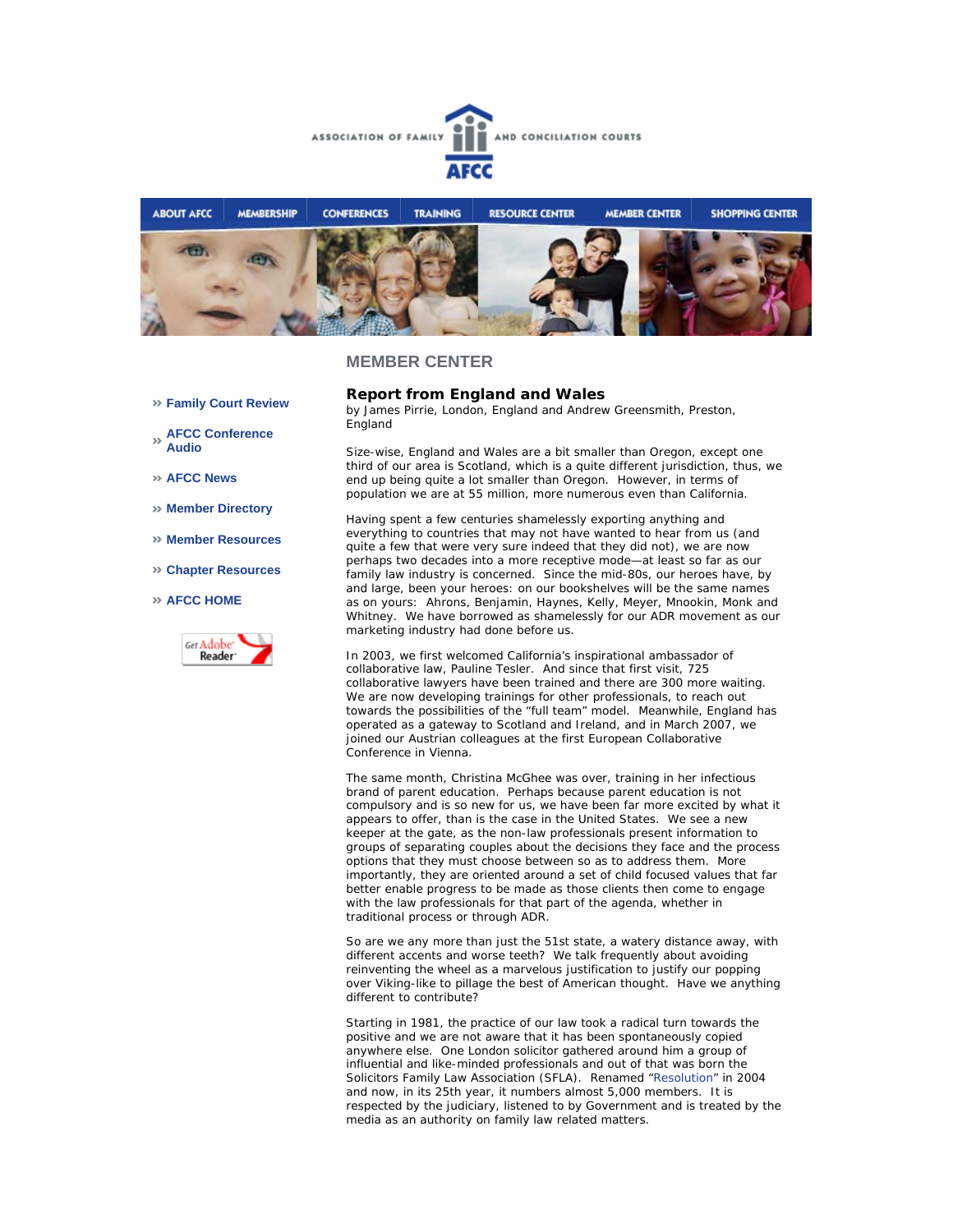The cornerstone of its success was a code of conduct that applied to the way the professionals would assist their clients and conduct themselves in their cases. In short, we would focus upon children and upon achieving constructive outcomes through agreement.

In the collaborative model, the ground-rules are signed up to by the clients and their professional advisors. The Code would apply only to the professionals. However, because it was originally adopted by many of the leading lawyers, SFLA became *the* club to which to belong. Lawyers were expected to abide by the code and complaints were threatened against those who fell short of the requirements. Over the following years, the conciliatory way became the norm and some of the more formal and confrontational forms of process now come across as ludicrous. Because of the support offered by the judiciary, there is now little practical advantage to be gained by adopting a "War of the Roses" or "Implacable Hostility" method of serving our clients.

Yes, of course the conflicted approach is still alive and kicking-out. It is particularly visible in some of our highest profile cases in our news. However, increasingly these cases are an unfortunately visible rump of something from a different era, rather than representative of the norms that are more commonly adopted.

In 1981, the association saw one of its roles as educating its members. The appetite for precedents and training opened the door not only to spreading the word, but also to sales of publications which enhanced membership revenue and which permitted Resolution in 2006, for example, to:

- Take an active part in law reform, e.g. over child support laws • Run its well-attended national and ADR conferences in March and
	- June
- Advance the public debate about whether to permit media access to our family courts (currently prohibited)
- Publish a guide to conducting family law cases and precedents dealing with cohabitation
- Make a DVD to train professionals in managing conflicted clients
- Carry out basic training in mediation and collaborative law as well as host tours from foreign trainers, e.g. in narrative mediation
- Create a code for conducting round table meetings
- Conduct numerous trainings in all aspects of family law and related matters

The strength of the model, though is not just about the code, is about the orientation of the association. When we are asked why we exist, it is about serving the people our members serve. It is that which gives us the moral authority that we have and to which others respond.

So whilst a great deal of the vegetation in our garden may be foreign imports, we are different and it is growing well, because of the soil in which it grows. Fortunately, 25 years ago, someone started to prepare it well.

6525 Grand Teton Plaza, Madison, WI 53719 Phone 608.664.3750 Fax 608.664.3751 afcc@afccnet.org www.afccnet.org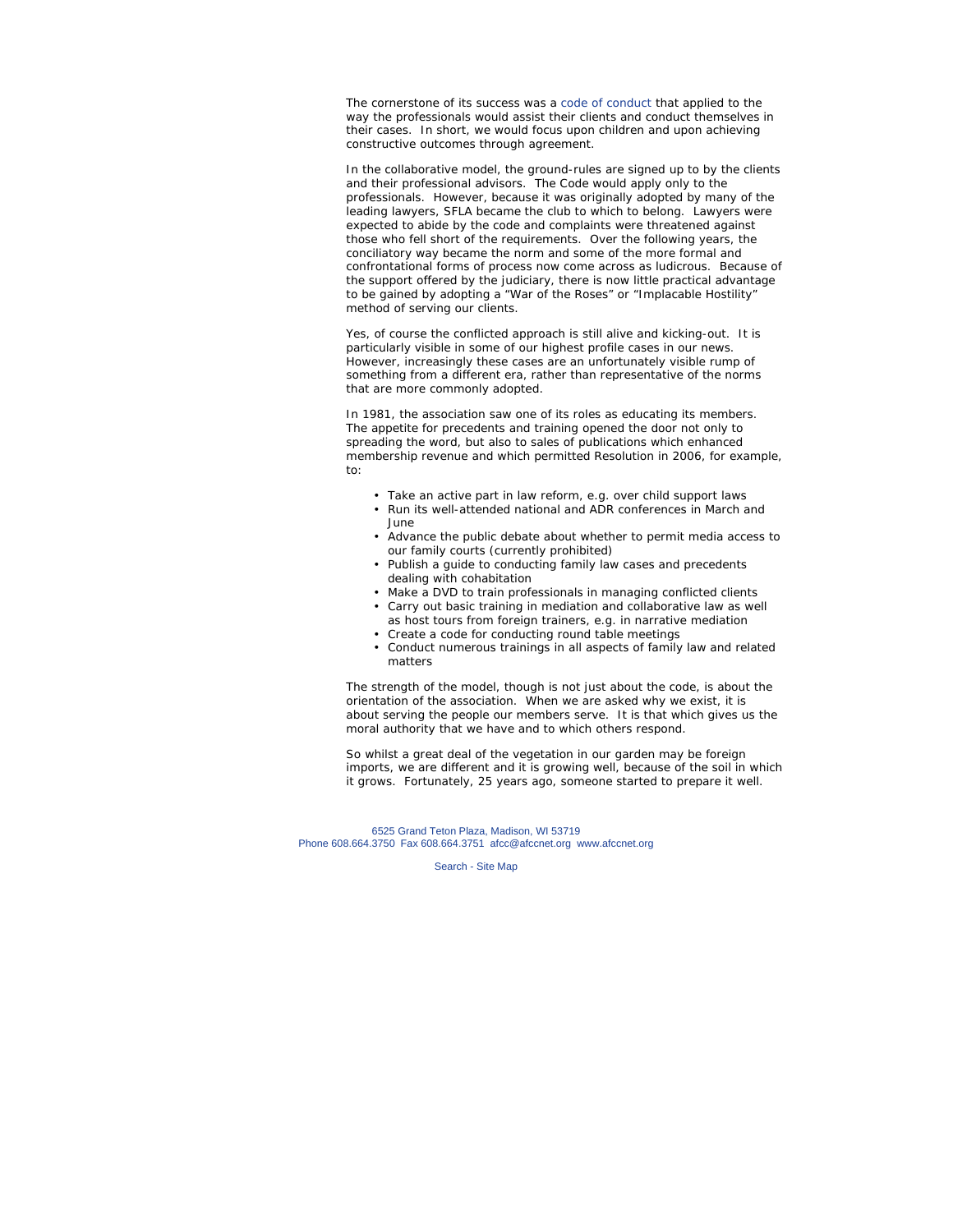



**Drops from Down Under**

- **Family Court Review**
- **AFCC Conference Audio**
- **AFCC News**
- **Member Directory**
- **Member Resources**
- **Chapter Resources**

#### **AFCC HOME**



This issue of *Drops from Down Under* features an update on the Australian Family Law Act, which is designed to encourage shared care of children by their separated parents. Additional topics include the court ruling of a father inflicting physical discipline on his son, relocation proceedings and Hague Convention applications, customary law in the Australian Aboriginal communities, same-sex couples, gaol sentences and more.

#### **Shared Care in Australia – Boom or Bust?**

*by Hon. Graham Mullane, New South Wales, Australia*

It is only nine months since amendments to the Australian Family Law Act designed to encourage shared care of children by their separated parents. There is precious little feedback from the courts, except that more men are asking in court for equal time with their children, such as a week at a time. Additionally, more fathers are proposing to take on the role of primary carer.

However, such trends were already underway before the changes to the Act took effect on July 1, 2006. Recent figures from the Child Support Agency show fathers were the primary carers in 21% of new cases registered in the first half of 2006. That compares with only 18% of new cases in 2002. Almost 3/4 of new male primary carers in the 2006 figures had sole care of the children and the rest had them or at least 220 nights annually. Also, the proportion of non-custodial parents (mostly fathers) who care for children more than 30% of nights has more than doubled since 1999 to 9.5%.

Some lawyers report that more fathers are having their children more than 110 nights per year (which qualifies them for a reduction in Child Support payable to the other parent). It is likely that the trends will be even more pronounced once the outcomes of proceedings of July 1, 2006 are taken into account.

Dr. Bruce Smythe of the Australian National University and the Institute of Family Studies (who presented last year at the AFCC 43rd Annual Conference in Tampa Bay) has been tracking post separation care arrangements from 2003-2005. He has discovered that shared care is much less stable than arrangements with weekly or fortnightly contact and is the arrangement most likely to change over time and least likely to last.

### **Discipline and Leather Belts**

In Western Australia a Family Court Judge made news by restraining the father of a ten year old boy from inflicting "any physical discipline" on the boy. The father had argued he was entitled to discipline the boy however he considered appropriate and the Court should not interfere.

The parents have been separated several years and the boy has lived with his mother and had regular weekend stays with his father. When the mother learned the father had been hitting the boy with a leather belt when he misbehaved, she applied for and obtained an interim injunction restraining the father from physically disciplining the boy. The father wrote to her and said he would continue to use physical punishments for misbehavior, including the belt. He told the mother, "If you were any sort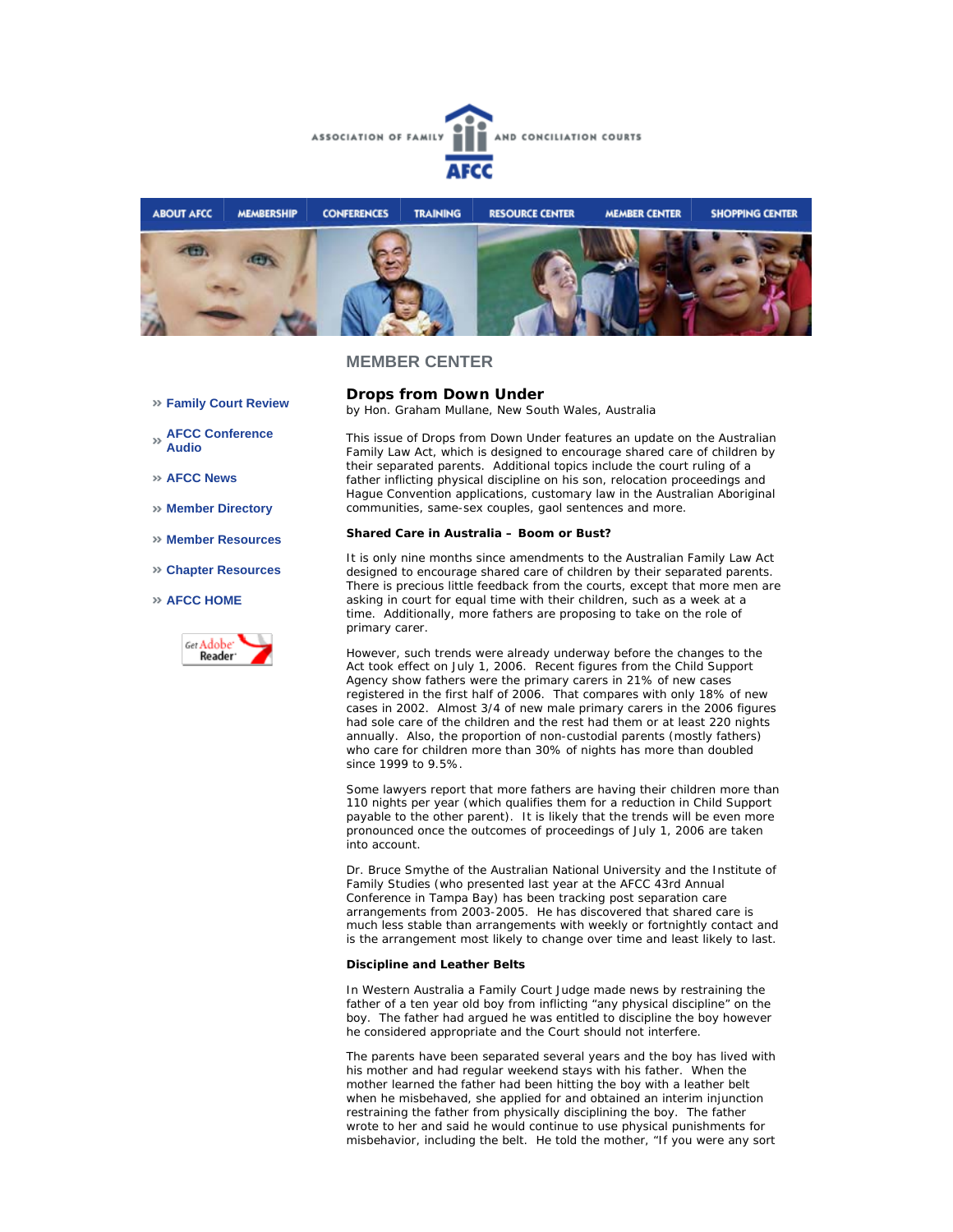of a mother you would support me by telling (the boy) to behave properly."

There was evidence at the final hearing that the father's punishments had also included putting a piece of soap in the boy's mouth for ten minutes, and pushing the boy around while holding him firmly by the shoulders. A counselor who interviewed the boy reported that the father's punishments had led to the boy being fearful of his father and wanting to spend less time with him.

In his ruling the Judge said that it was obvious the father could repair his strained relationship with his son by refraining from physical discipline. He said, "I doubt there would be a Judge in Australia who would endorse the use of a belt or any other similar object to discipline a young child."

The decision prompted a statement by the Western Australian Attorney-General, who said parents who use belts or wooden spoons are out of step with prevailing community attitudes and "anything that leaves bruising or discoloration is going too far."

Meanwhile, in New Zealand there have recently been demonstrations in opposition to proposed "anti-smacking" legislation.

#### **Mobility, Migration and Kidnapping of Children**

With increases in mobility and migration, the Family Court has experienced increases in relocation proceedings, Hague Convention applications, and "child snatching." In the last six years more than 500 children have been removed from Australia to Hague Convention countries.

However, there has also been an increase in removal of children to other countries and the complexities of these situations were highlighted in the Australian media recently. The Havach children were taken by their father illegally from Australia to Lebanon. This year, with the assistance of several men, the mother managed to locate the children and successfully retrieve them and remove them from Lebanon.

#### **Customary Law and Underage Sex**

In the last 12 months, there has been consternation about child sexual abuse and violence in Aboriginal communities, particularly in the Northern Territory and Central Australia. Aboriginal men convicted of unlawful sex with girls under 16 have relied on customary law to seek reduced sentences. Often the girls are "promised wives."

When a 50 year old was convicted of having unlawful sex with his 15 year old bride-to-be, he acknowledged he knew he was breaking the law, but relied on the customary law regarding "promised wives."

The prosecution appealed the 24 hour prison sentence and the Court of Appeal increased the sentence to 12 months, suspended after 1 month. He appealed to the High Court arguing that men like him who live in remote and traditional Aboriginal communities where arranged marriages, often with girls under 16, are the cultural norm. Adding, the Court of Appeal should not have increased the penalty without giving a warning to such communities to stop their traditional marriage practices. The High Court dismissed his appeal.

Dr. Ken Brown in an article published in the March 2007 edition of Alternative Law Journal, discusses some of the cases and the problem of undue weight being given to claims by defendants seeking to justify their actions by reference to cultural factors and traditional beliefs. He argues that in the 21st Century the protection of human rights of women and children under international conventions should carry more weight than claims of middle aged men about acting in accordance with culture and traditional beliefs.

#### **Fertility Treatment, Artificial Insemination and Surrogate Parenting**

In Australia, fertility treatment, artificial insemination and surrogate parenting issues are covered by State and Territory laws and include discrepancies, especially as to the conditions in which access is provided to same-sex couples to such services. This has resulted in some same-sex couples going interstate to access services.

Recently the Federal Attorney-General has been urging the States to adopt nationally consistent surrogacy legislation. He is also proposing the establishment of registers for sperm donors so that children conceived with donor sperm could trace their ancestry.